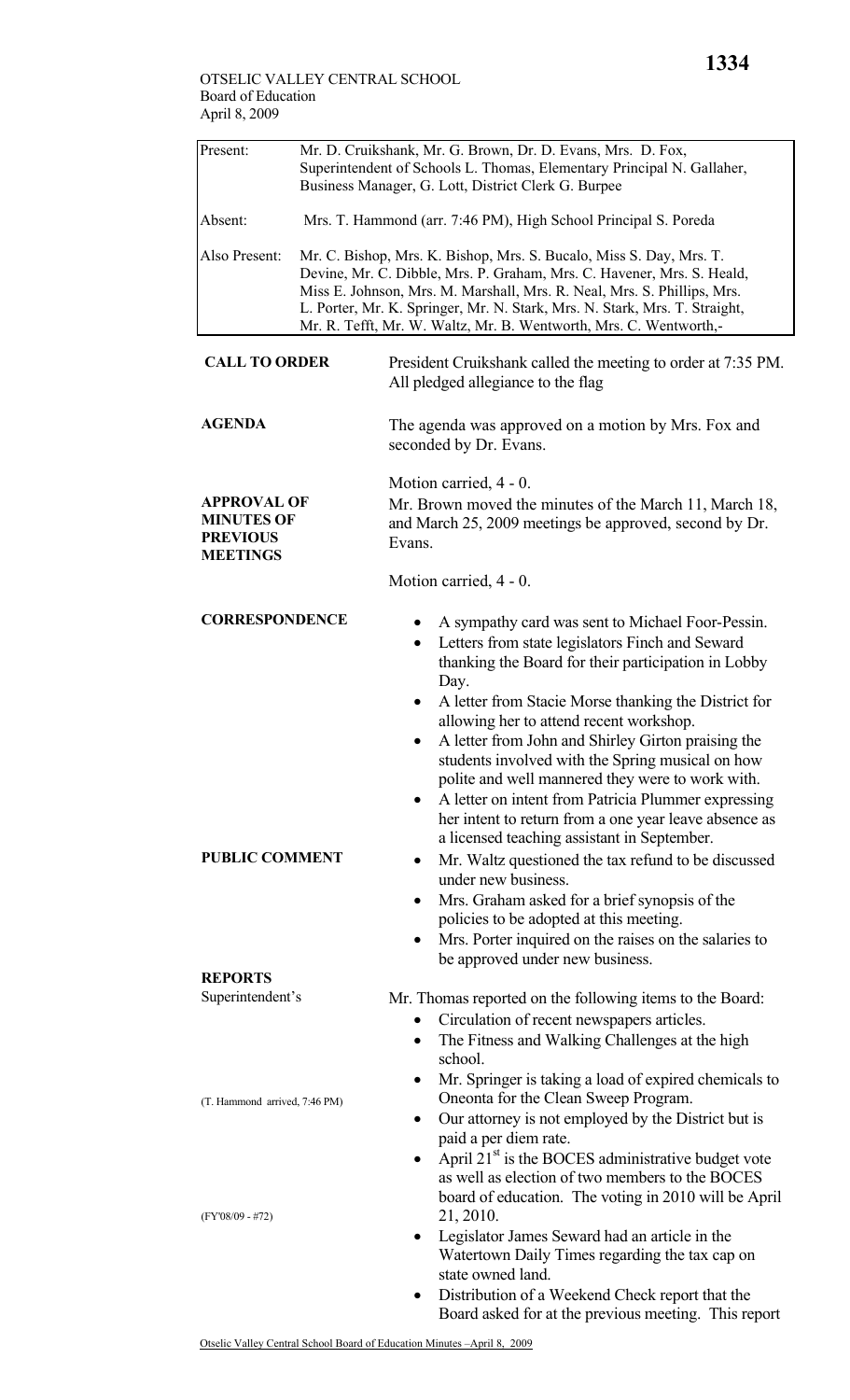(FY'08/09 -#73) (FY'08/09 - #74)

Business Administrator's (FY'08/09 - #75)

included December 6, 2008 through the end of March, 2009.

- Mr. Lott and Mr. Thomas attended a Webinar at BOCES today with federal and state representatives on how to apply the stimulus funding and the documentation involved. The IDEA funding can be used for response to intervention and 50% of the increase can be used to provide services to all students. The Title I funding is very strict on how it can be used. There are specific ways it can be used especially for innovative programs.
- Mr. Lott distributed a revised proposed budget. The IDEA and Title I funding was pulled out. He also reviewed anticipated revenues. This reflects an increase of 2.72 % increase on the budget and a 4.63% increase in the tax levy. In order for employees to take advantage of the retirement enhancement, letters are to be received by April 15<sup>th</sup> at 3:00 PM. The OVTA voted to approve the incentive. The OVEA recently signed off on it.
- There was a break in at the junior senior high school over the previous weekend.

Mr. Lott reported on the following:

- Mrs. Neal gave her quarterly internal auditor's report.
- A donation was received from Rhoda Wolf.

 Motion by Dr. Evans to accept the donation of \$50.00 from Rhoda Wolf to be deposited in the student incentive fund. Second by Mr. Brown.

Motion carried, 5 - 0.

Ms. Gallaher reported on the following to the Board:

- Parent Conference Day was busy. They scheduled one hour conferences for troubled students.
- Mrs. Stephanie Heald has been shadowing Ms. Gallaher as a potential building administrator. Mrs. Heald spoke briefly and thanked the Board for what she learned and appreciated here.

High School Principal's None at this time.

Board Member's The following topics were discussed:

Elementary Principal's

- Mrs. Fox thanked Ms. Gallaher for details to her Board notes.
- Mr. Cruikshank reported that he, Mr. Thomas, and Mr. Lott attended the Chenango County School Boards' Association Spring Dinner Meeting. The topic was about getting students prepared for life after high school whether it is going to college or joining the workforce.
- Mrs. Fox congratulated the students and staff involved in the spring musical "Pippin'". They did a wonderful job. Mr. Brown felt uncomfortable with some of the language and perceptions in the play with young children and conservative adults in the audience. Mr. Cruikshank felt some of the language could have been changed.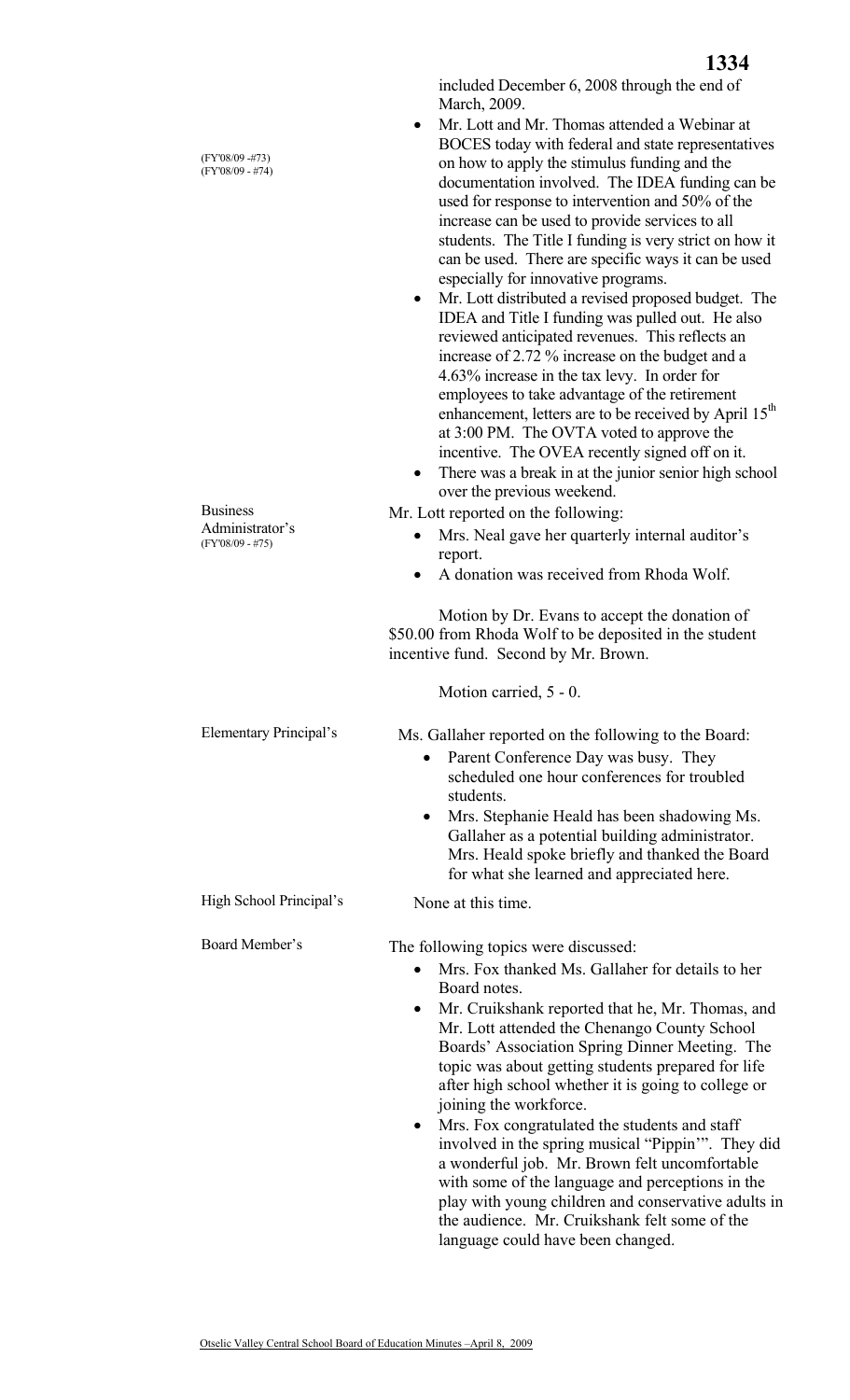## **Financial Reports**  (FY'08/09 - #76)

Motion by Dr. Evans to accept the financial reports as presented. Second by Mrs. Fox.

Motion carried,  $5 - 0$ .

## **OLD BUSINESS**

Policy Manual – Third Reading and Adoption - #7131 Education of Homeless Children, #7160 Census, and #7110 Attendance

This meeting constitutes the third reading of policy number 7131, Education of Homeless Children, policy number 7160, Census, and policy number 7110, Attendance of the Otselic Valley Central School Policy Manual.

Motion by Mrs. Fox, upon the recommendation of the Superintendent of Schools, to adopt policy 7131, Education of Homeless Children, policy number 7160, Census, and policy number 7110, Attendance of the Otselic Valley Central School Policy Manual. Second by Mr. Brown.

Motion carried, 5 - 0.

## **NEW BUSINESS**

Personnel Recommendations

Committee on Special

Recommendations

Appointment of Machine Custodian

 $2009 - 2010$ Transportation

Requests to Parochial and Private Schools

**Education** 

Motion by Mr. Brown upon the recommendation of the Superintendent of Schools, to approve the following personnel recommendations:

Adam DiDuro Conditional

appointment pending clearance from the State Education Department as a substitute teacher

Second by Mrs. Fox.

Motion carried,  $5 - 0$ .

Motion by Dr. Evans, upon the recommendation of the Superintendent of Schools, to accept the recommendations of the Committee on Special Education resulting from the meetings of March 4, March 10, March 12, March 17, March 23, March 25, and March 27, 2009. Second by Mrs. Hammond.

Motion carried, 5 - 0.

Motion by Mrs. Fox, to appoint Paul Martin, 556 Route 80, Otselic NY 13072 as the machine custodian for the two voting machines at the District voting on May 19, 2009. Second by Mr. Cruikshank.

Motion carried, 5 - 0.

Motion by Dr. Evans, upon the recommendation of the Superintendent of Schools, to approve District transportation to the parochial and private schools as follows:

Cincinnatus Christian Academy – Cincinnatus

Kaylene Moore

Aaron Moore Malinda Moore Kaleb Moore Stephanie Moore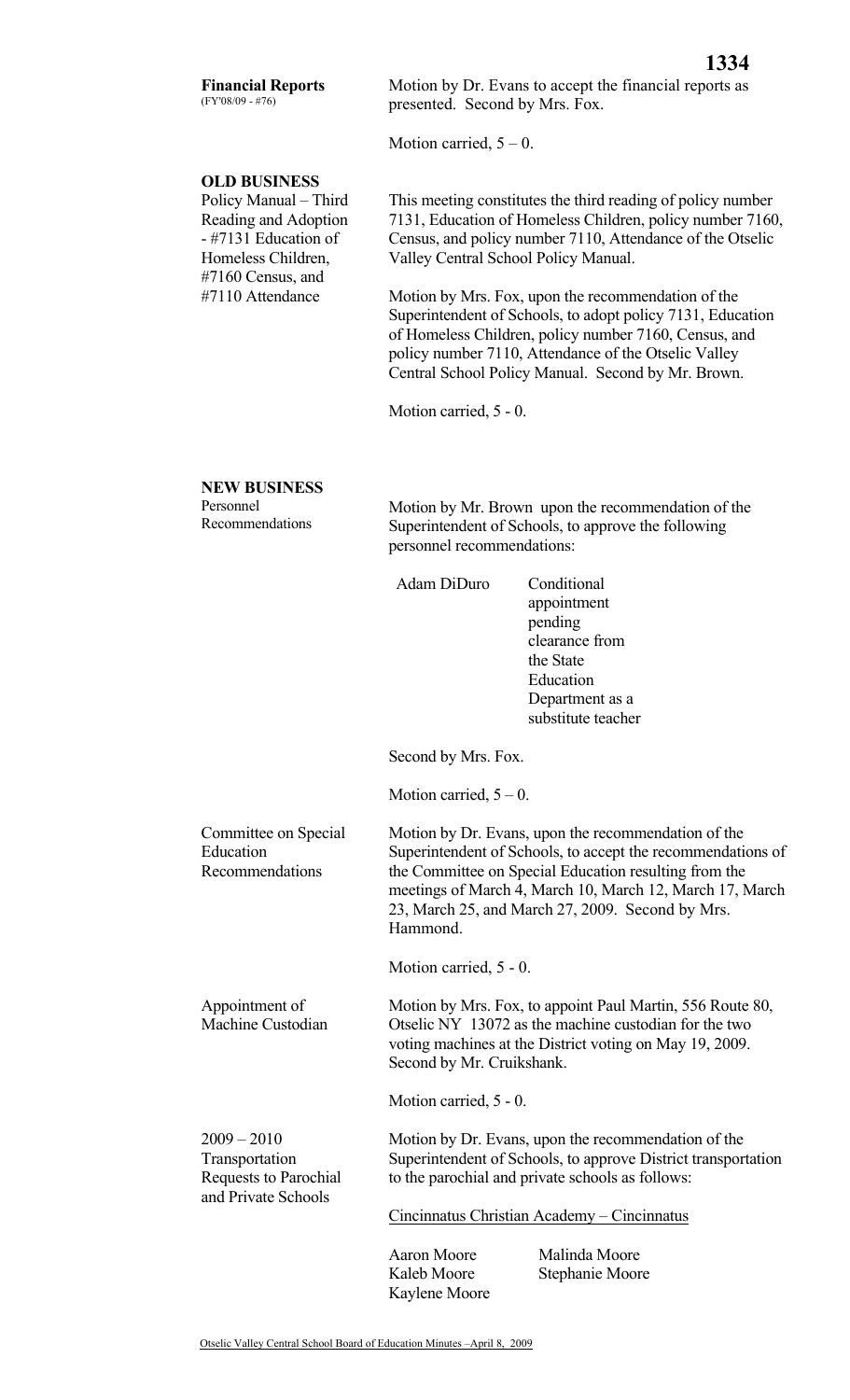|                                                                    | Justin Graham<br>Peyton Graham                                                                                                                                                                | Leah Kalin<br>Peter Kalin                                                                                                                                                                                                                                                                                                                                                                                                                                                                                                                                                                                                                                                                                 |  |
|--------------------------------------------------------------------|-----------------------------------------------------------------------------------------------------------------------------------------------------------------------------------------------|-----------------------------------------------------------------------------------------------------------------------------------------------------------------------------------------------------------------------------------------------------------------------------------------------------------------------------------------------------------------------------------------------------------------------------------------------------------------------------------------------------------------------------------------------------------------------------------------------------------------------------------------------------------------------------------------------------------|--|
|                                                                    | New Life Christian School - Randallsville                                                                                                                                                     |                                                                                                                                                                                                                                                                                                                                                                                                                                                                                                                                                                                                                                                                                                           |  |
|                                                                    | Alicia Bencke<br>Jade Bencke<br>Jessica Bencke                                                                                                                                                | Joseph Billy<br>Levi Billy                                                                                                                                                                                                                                                                                                                                                                                                                                                                                                                                                                                                                                                                                |  |
|                                                                    | Second by Mrs. Hammond.                                                                                                                                                                       |                                                                                                                                                                                                                                                                                                                                                                                                                                                                                                                                                                                                                                                                                                           |  |
|                                                                    | Motion carried, 5 - 0.                                                                                                                                                                        |                                                                                                                                                                                                                                                                                                                                                                                                                                                                                                                                                                                                                                                                                                           |  |
| 2009-2010<br>Administrative<br>Employees' Salaries                 |                                                                                                                                                                                               | Motion by Dr. Evans, to approve the 2009-2010 salaries for<br>the elementary principal, the junior-senior high school<br>principal and the business manager. Second by Mrs. Fox.                                                                                                                                                                                                                                                                                                                                                                                                                                                                                                                          |  |
|                                                                    | Motion carried, 5 - 0.                                                                                                                                                                        |                                                                                                                                                                                                                                                                                                                                                                                                                                                                                                                                                                                                                                                                                                           |  |
| 2009-2010<br>Management/<br>Confidential<br>Employees' Salaries    | Motion by Mrs. Fox, upon the recommendation of the<br>Superintendent of Schools, to approve the 2009-2010<br>salaries for the management/confidential employees. Second<br>by Mr. Cruikshank. |                                                                                                                                                                                                                                                                                                                                                                                                                                                                                                                                                                                                                                                                                                           |  |
|                                                                    | Motion carried, 5 - 0.                                                                                                                                                                        |                                                                                                                                                                                                                                                                                                                                                                                                                                                                                                                                                                                                                                                                                                           |  |
| Application to Refund<br>Taxes                                     | map $#26.-1-3.1$ . Second by Dr. Evans.                                                                                                                                                       | Motion by Mrs. Fox, upon the recommendation of the<br>Superintendent of Schools, to approve the application to<br>refund the taxes in the amount of \$155.36 to John Myers, tax                                                                                                                                                                                                                                                                                                                                                                                                                                                                                                                           |  |
|                                                                    | Motion carried, 5 - 0.                                                                                                                                                                        |                                                                                                                                                                                                                                                                                                                                                                                                                                                                                                                                                                                                                                                                                                           |  |
| Policy Manual – First<br>Reading - #7132 Non-<br>resident Students | School Policy Manual.                                                                                                                                                                         | This meeting constitutes the first reading of policy number<br>7132, Non-resident Students, of the Otselic Valley Central                                                                                                                                                                                                                                                                                                                                                                                                                                                                                                                                                                                 |  |
| Retirement<br>Resignation                                          | education effective June 30, 2009.                                                                                                                                                            | Mr. Thomas read a letter from Marjorie Davis with her intent<br>to retire from the District after 39 years of service in                                                                                                                                                                                                                                                                                                                                                                                                                                                                                                                                                                                  |  |
|                                                                    | Evans.                                                                                                                                                                                        | Motion by Mrs. Fox to accept the retirement resignation of<br>Marjorie Davis, effective June 30, 2009. Second by Dr.                                                                                                                                                                                                                                                                                                                                                                                                                                                                                                                                                                                      |  |
|                                                                    | Motion carried, 5 - 0.                                                                                                                                                                        |                                                                                                                                                                                                                                                                                                                                                                                                                                                                                                                                                                                                                                                                                                           |  |
| <b>PUBLIC COMMENT</b>                                              | ٠<br>$\bullet$                                                                                                                                                                                | Mrs. Porter inquired what the salary increase<br>percentage is for the administrators and<br>management/confidential staff. At this point, Mr.<br>Cruikshank read a letter from the administrators<br>stating they would take a lower percentage than in<br>previous years to help keep the budget as low as<br>possible. The administrators pay increase percentage<br>is 2% while the management/confidential employees<br>will see a 3% increase in pay. It was also noted that<br>the OVTA will help the budget by donating time for<br>chaperoning events and similar activities.<br>Mr. Waltz inquired if there will be more retirements,<br>if cameras are available to detect break-ins, and what |  |

the homeless age is. He also suggested that college

preparation should start in the seventh grade.

Holy Family School – Norwich